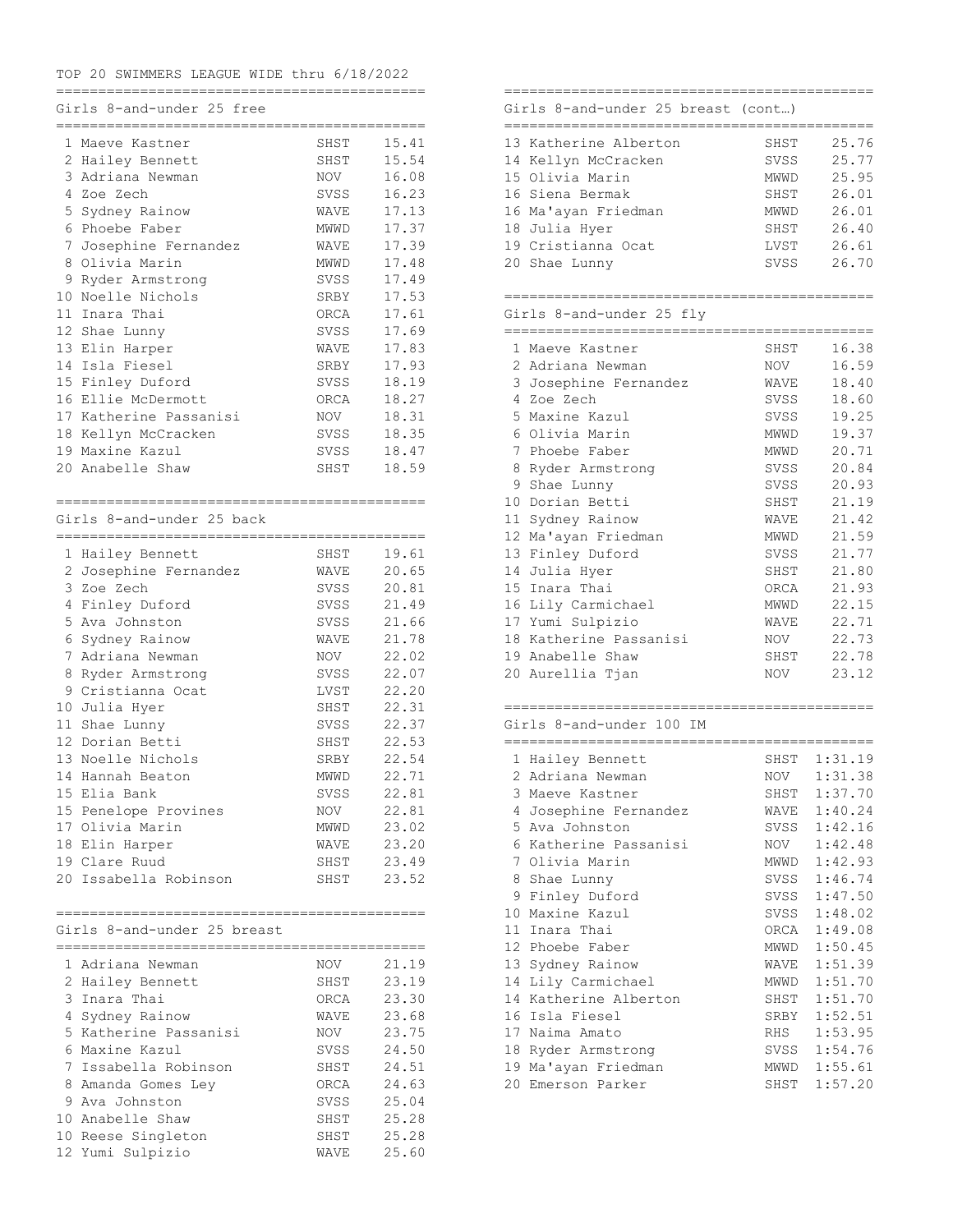|    | Boys 8-and-under 25 free                        |             |       |
|----|-------------------------------------------------|-------------|-------|
|    | .___________________________<br>1 Jack Redemann |             |       |
|    |                                                 | SRBY        | 15.52 |
|    | 2 Ashton Weisel                                 | WAVE        | 16.18 |
| 3  | Zack Esh                                        | SM          | 16.88 |
|    | 4 Winston Olson                                 | SHST        | 17.16 |
|    | 5 Max Shemano                                   | WAVE        | 17.33 |
|    | 6 Gavin Schwartz                                | SVSS        | 17.36 |
| 7  | Patrick Nixon                                   | <b>MWWD</b> | 17.51 |
| 8  | Luca DeMaria                                    | <b>RHS</b>  | 17.57 |
| 9  | Patrick Hennessy                                | ORCA        | 17.62 |
|    | 10 Gavin Beaton                                 | MWWD        | 17.74 |
|    | 11 Hudson Bush                                  |             |       |
|    |                                                 | SVSS        | 18.45 |
|    | 12 William Pascoe                               | <b>NOV</b>  | 18.67 |
| 13 | Douglas Formby III                              | SRBY        | 18.87 |
| 14 | Jesse Yoshida                                   | SHST        | 19.02 |
|    | 15 Calvin Boehle                                | SVSS        | 19.12 |
| 16 | John Winner                                     | LVST        | 19.13 |
| 17 | Bryce Ressler                                   | NOV         | 19.39 |
|    | 17 Aidan Danziger                               | SHST        | 19.39 |
|    | 19 Teddy Kathrein                               | SVSS        | 19.40 |
| 20 | Bo Schafer                                      | LVST        | 19.46 |
|    |                                                 |             |       |
|    | ===========                                     |             |       |
|    | Boys 8-and-under 25 back                        |             |       |
|    | .__________________________                     |             |       |
|    | 1 Jack Redemann                                 | SRBY        | 19.43 |
|    | 2 Patrick Hennessy                              | ORCA        | 21.80 |
|    | 3 Jasper Cole                                   | <b>RHS</b>  | 22.06 |
| 4  | Ashton Weisel                                   | WAVE        | 22.09 |
|    | 5 Winston Olson                                 | SHST        | 22.40 |
|    | 6 Gavin Schwartz                                | SVSS        | 22.52 |
| 7  | Patrick Nixon                                   | MWWD        | 22.97 |
| 8  | Hudson Bush                                     | SVSS        | 23.05 |
| 9  | John Winner                                     | LVST        | 23.08 |
|    |                                                 |             |       |
|    | 10 Douglas Formby<br>III                        | SRBY        | 23.21 |
|    | 11 Zack Esh                                     | SΜ          | 23.43 |
|    | 12 Calvin Boehle                                | SVSS        | 23.69 |
|    | 13 Jesse Yoshida                                | SHST        | 23.92 |
| 14 | Bryce Ressler                                   | NOV         | 23.95 |
|    | 15 Bo Schafer                                   | LVST        | 23.97 |
|    | 16 Walter Bruckner                              | NOV         | 24.10 |
|    | 17 Zane Boggs                                   | WAVE        | 24.17 |
|    | 18 Aidan Danziger                               | SHST        | 24.32 |
|    | 19 Brooks Merrick                               | SVSS        | 24.49 |
|    | 20 Cole Richmond                                | SVSS        | 24.82 |
|    |                                                 |             |       |
|    |                                                 |             |       |
|    | Boys 8-and-under 25 breast                      |             |       |
|    | 1 Winston Olson                                 | SHST        | 20.63 |
|    | 2 Ashton Weisel                                 | WAVE        | 22.23 |
|    | 3 Jack Redemann                                 | SRBY        | 22.33 |
|    |                                                 |             |       |
|    | 4 Patrick Nixon                                 | MWWD        | 22.71 |
|    | 5 Ryan Fisk                                     | SHST        | 24.03 |
|    | 6 Zack Esh                                      | SM          | 24.20 |
|    | 7 Bo Schafer                                    | LVST        | 24.36 |
|    | 8 Tyler Esh                                     | SM          | 24.48 |
|    | 9 Koa McGoldrick                                | SHST        | 24.53 |
|    | 10 Lucas Parrett                                | SRBY        | 24.97 |
|    | 11 Charles Alberton                             | SHST        | 25.81 |
|    | 12 Kota Whitman                                 | SHST        | 26.18 |
|    | 13 William Pascoe                               | NOV         | 26.21 |
|    |                                                 |             |       |

### ============================================ Boys 8-and-under 25 breast (cont…)

| 26.98 |
|-------|
| 27.23 |
| 27.92 |
| 28.21 |
| 28.32 |
| 28.48 |
| 28.76 |
|       |

|    | 1 Jack Redemann       | SRBY | 18.23 |
|----|-----------------------|------|-------|
|    | 2 Gavin Beaton        | MWWD | 21.86 |
| 3  | Aidan Danziger        | SHST | 22.19 |
| 4  | Luca DeMaria          | RHS  | 22.56 |
|    | 5 Cameron Welstead    | SVSS | 22.74 |
|    | 6 Patrick Hennessy    | ORCA | 22.93 |
| 7  | Ashton Weisel         | WAVE | 23.03 |
| 8  | Zachary Evangelista   | ORCA | 23.22 |
| 9  | Gavin Schwartz        | SVSS | 23.29 |
| 10 | Parker Eisele         | NOV  | 23.78 |
|    | 11 Charles Alberton   | SHST | 23.82 |
|    | 12 James Wilcock      | NOV  | 23.84 |
|    | 13 Jasper Cole        | RHS  | 23.85 |
| 14 | Zachary Kim           | RHS  | 24.30 |
|    | 15 John Winner        | LVST | 24.50 |
| 16 | Koa McGoldrick        | SHST | 24.77 |
|    | 17 Charlie Miller     | ORCA | 25.07 |
| 18 | Tyler Grabarsky       | MWWD | 26.48 |
| 19 | Huxley Whiteman       | LVST | 26.52 |
|    | 20 Douglas Formby III | SRBY | 26.53 |
|    |                       |      |       |

| Boys 8-and-under 100 IM |  |
|-------------------------|--|
|                         |  |

| 1 Jack Redemann         | SRBY | 1:28.81      |
|-------------------------|------|--------------|
| 2 Ashton Weisel         | WAVE | 1:37.91      |
| Winston Olson           | SHST | 1:38.58      |
| Patrick Hennessy        | ORCA | 1:49.04      |
| Gavin Schwartz          | SVSS | 1:50.51      |
| 6 Gavin Beaton          | MWWD | 1:53.56      |
| $7^{\circ}$<br>Zack Esh | SM   | 1:54.06      |
| Jasper Cole             |      | RHS 1:54.61  |
| Hudson Bush             |      | SVSS 1:54.65 |
| 10 William Pascoe       | NOV  | 1:58.25      |
| 11<br>Jesse Yoshida     |      | SHST 2:01.50 |
| 12 Charles Alberton     | SHST | 2:03.02      |
| Huxley Whiteman<br>13   |      | LVST 2:04.77 |
| 14 Zachary Kim          | RHS  | 2:06.40      |
| 15 Douglas Formby III   |      | SRBY 2:07.32 |
| Lucas Parrett           | SRBY | 2:09.74      |
| 17<br>John Winner       |      | LVST 2:10.45 |
| 18<br>Bryce Ressler     |      | NOV 2:10.71  |
| 19 Tyler Esh            |      | SM 2:10.87   |
| 20 Tyler Grabarsky      |      | MWWD 2:11.95 |
|                         |      |              |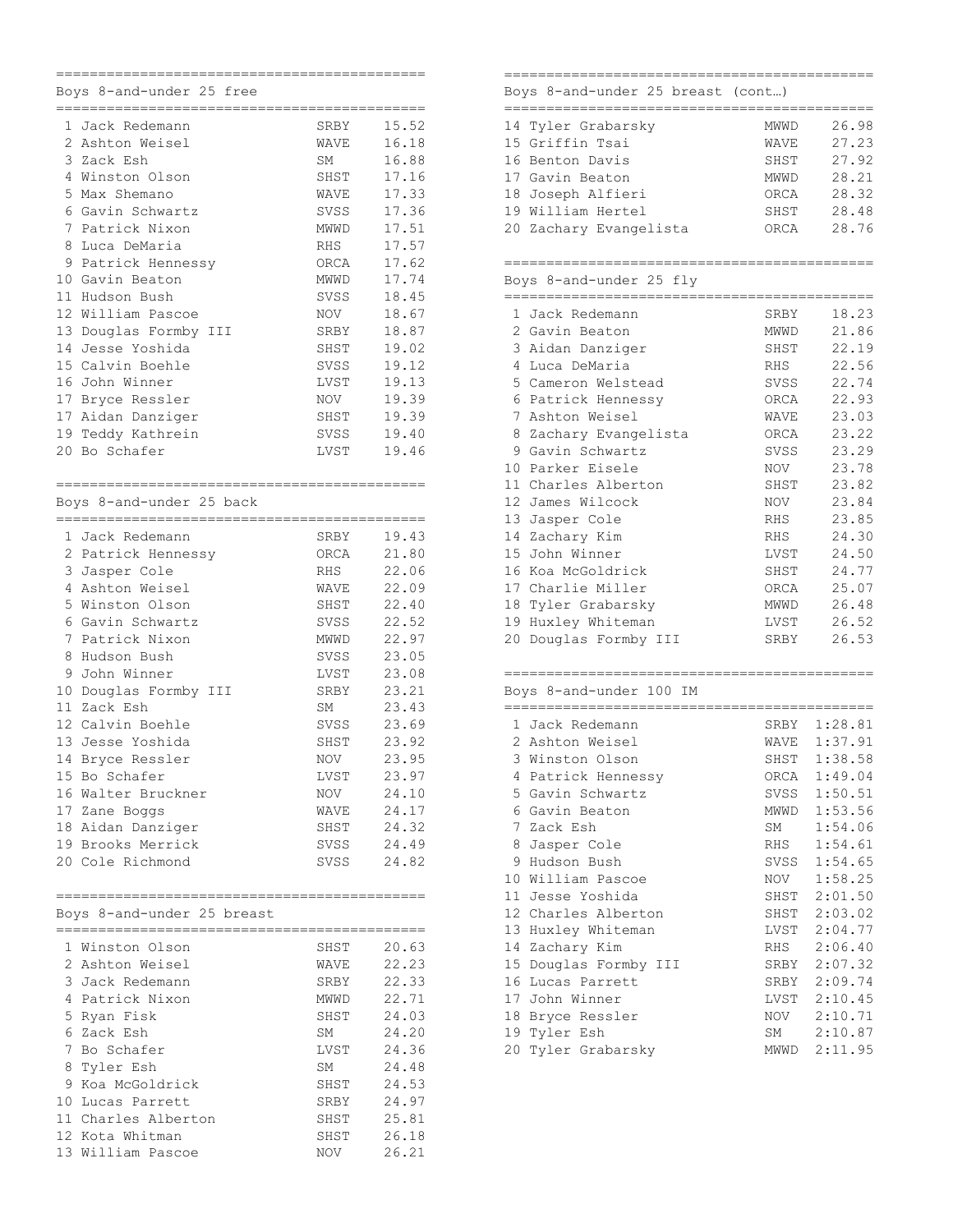|    | Girls 9-10 50 free<br>------------------- |                     |  |
|----|-------------------------------------------|---------------------|--|
| 1  | Zoe Singleton                             | 30.79<br>SHST       |  |
|    | 2 Avery Melenkivitz                       | 31.91<br>ORCA       |  |
|    | 3 Magdalene Arenas                        | 32.58<br>SRBY       |  |
|    | 4 Kaia Calabria Kent                      | SVSS<br>32.70       |  |
|    | 5 Brittany Vela                           | WAVE<br>32.71       |  |
|    | 6 Lucy Yaroshenko                         | 33.15<br>SRBY       |  |
|    | 7 Lyla Bank                               | 33.26<br>SVSS       |  |
| 8  | Elizabeth Hertel                          | 33.45<br>SHST       |  |
|    | 9 Mika Schafer                            | 34.23<br>LVST       |  |
|    | 10 Olivia Moskowitz                       | SVSS<br>34.78       |  |
|    | 11 Polina Gridina                         | 34.88<br>SRBY       |  |
|    | 12 Gemma Stark                            | 34.97<br>WAVE       |  |
|    | 13 Emma Ulvestad                          | 35.22<br>SRBY       |  |
|    | 14 Annabel Moskowitz                      | 35.52<br>SVSS       |  |
| 15 | Juliet Passanisi                          | 35.55<br><b>NOV</b> |  |
| 16 | Emilia Cisneros                           | 35.64<br>SHST       |  |
|    | 17 Penelope Coughlin                      | SHST<br>35.74       |  |
|    | 18 Saoirse Phipps                         | LVST<br>35.85       |  |
|    | 19 Eleonora Isakson                       | 35.88<br>SHST       |  |
| 20 | Ashlyn Kraus                              | 36.04<br>SRBY       |  |
|    |                                           |                     |  |
|    | Girls 9-10 50 back                        |                     |  |
|    | 1 Zoe Singleton                           | 37.23<br>SHST       |  |
|    | 2 Lyla Bank                               | 40.09<br>SVSS       |  |
|    | 3 Mika Schafer                            | LVST<br>40.66       |  |
|    | 4 Magdalene Arenas                        | 40.81<br>SRBY       |  |
|    | 5 Brittany Vela                           | WAVE<br>41.01       |  |
|    | 6 Estelle Wilcock                         | 41.55<br>NOV        |  |
|    | 7 Alexandra Nita                          | 41.66<br><b>NOV</b> |  |
| 8  | Isabella Clemenza                         | 41.89<br>SRBY       |  |
| 9  | Leah Miller                               | 42.27<br><b>NOV</b> |  |
|    | 10 Polina Gridina                         | 42.55<br>SRBY       |  |
|    | 11 Emilia Cisneros                        | 42.63<br>SHST       |  |
|    | 12 Ashlyn Kraus                           | 42.64<br>SRBY       |  |
|    | 13 Zalea Fruhauf                          | 42.77<br>SHST       |  |
|    | 14 Hazel Curtis                           | 43.13<br>NOV        |  |
|    | 15 Emma Johnston                          | 43.15<br>SVSS       |  |
|    | 16 Elizabeth Hertel                       | 43.29<br>SHST       |  |
|    | 17 Charlotte Fearnow                      | 43.41<br>WAVE       |  |
|    | 18 Avery Melenkivitz                      | 43.56<br>ORCA       |  |
|    | 19 Kayden Law-Hing                        | 44.37<br>NOV        |  |
|    | 20 Colette Holt                           | 44.46<br>SHST       |  |
|    |                                           |                     |  |
|    | Girls 9-10 50 breast                      |                     |  |
|    | 1 Zoe Singleton                           | 41.51<br>SHST       |  |
|    | 2 Penelope Coughlin                       | 42.85<br>SHST       |  |
|    | 3 Juliet Passanisi                        | 43.27<br>NOV        |  |
|    | 4 Addison Foley                           | 44.14<br>ORCA       |  |
|    | 5 Emilia Cisneros                         | 44.35<br>SHST       |  |
|    | 6 Eleonora Isakson                        | 44.81<br>SHST       |  |
|    | 7 Lucy Yaroshenko                         | 45.19<br>SRBY       |  |
|    | 8 Kaia Calabria Kent                      | 45.24<br>SVSS       |  |
|    | 9 Sadie Zalewski                          | 45.45<br>SVSS       |  |
|    | 10 Mia Kaster                             | 45.52<br>MWWD       |  |
|    | 11 Isabella Clemenza                      | 46.70<br>SRBY       |  |
|    | 12 Magdalene Arenas                       | 46.83<br>SRBY       |  |
|    | 13 Zoe Little                             | 47.03<br>SVSS       |  |

### ============================================ Girls 9-10 50 breast (cont…)

| 14 Ella Devlin         | <b>SVSS</b> | 47.76 |
|------------------------|-------------|-------|
| 15 Shelby Sims         | <b>SM</b>   | 47.86 |
| 16 Clara Tyreus        | <b>RHS</b>  | 48.37 |
| 17 Harper Bush         | SVSS        | 48.44 |
| 17 Elizabeth Hertel    | SHST        | 48.44 |
| 19 Sophia Hale         | SHST        | 48.50 |
| 20 Magdalena Dyakovski | SHST        | 48.84 |
|                        |             |       |

# ============================================

| Girls $9-10$ 50 fly       |          |       |
|---------------------------|----------|-------|
|                           |          |       |
| 1 Zoe Singleton           | SHST     | 33.94 |
| 2 Magdalene Arenas        | SRBY     | 35.53 |
| 3 Brittany Vela           | WAVE     | 36.83 |
| 4 Avery Melenkivitz       | ORCA     | 37.27 |
| 5 Kaia Calabria Kent      | SVSS     | 37.71 |
| Estelle Wilcock<br>6      | NOV 1999 | 38.88 |
| 7 Olivia Moskowitz        | SVSS     | 39.10 |
| 8 Lyla Bank               | SVSS     | 39.99 |
| 9 Leah Miller             | NOV      | 40.17 |
| 10 Molly Murphy           | NOV      | 41.39 |
| Ashlyn Kraus<br>11        | SRBY     | 41.45 |
| 12 Dora Pikkarainen-Klein | SHST     | 41.79 |
| 13 Mika Schafer           | LVST     | 42.24 |
| 14 Kayden Law-Hing        | NOV      | 42.52 |
| 15 Annabel Moskowitz      | SVSS     | 43.32 |
| 16 Sofia Boukhari         | WAVE     | 44.03 |
| 17 Meryl Hutchinson       | LVST     | 45.04 |
| 18 Ella Archer            | SVSS     | 46.75 |
| 19 Shelby Sims            | SM       | 46.96 |
| 20 Chandavy Ouk           | NOV      | 47.66 |
|                           |          |       |

|                 | 1 Zoe Singleton           | SHST | 1:21.83 |
|-----------------|---------------------------|------|---------|
| 2               | Magdalene Arenas          | SRBY | 1:25.97 |
| 3               | Kaia Calabria Kent        | SVSS | 1:26.19 |
| 4               | Brittany Vela             | WAVE | 1:28.71 |
|                 | 5 Leah Miller             | NOV  | 1:30.25 |
| 6               | Mika Schafer              | LVST | 1:30.90 |
|                 | 7 Juliet Passanisi        | NOV  | 1:30.96 |
| 8               | Avery Melenkivitz         | ORCA | 1:31.15 |
| 9               | Penelope Coughlin         | SHST | 1:31.29 |
| 10              | Estelle Wilcock           | NOV  | 1:31.34 |
| 11              | Lucy Yaroshenko           | SRBY | 1:33.01 |
| 12 <sup>°</sup> | Eleonora Isakson          | SHST | 1:33.45 |
|                 | 13 Dora Pikkarainen-Klein | SHST | 1:33.48 |
| 14              | Harper Bush               | SVSS | 1:33.63 |
|                 | 15 Saoirse Phipps         | LVST | 1:33.73 |
| 16              | Ashlyn Kraus              | SRBY | 1:34.12 |
| 17              | Polina Gridina            | SRBY | 1:34.28 |
| 18              | Gemma Stark               | WAVE | 1:34.91 |
| 19              | Molly Murphy              | NOV  | 1:35.35 |
|                 | 20 Isabella Clemenza      | SRBY | 1:36.08 |
|                 |                           |      |         |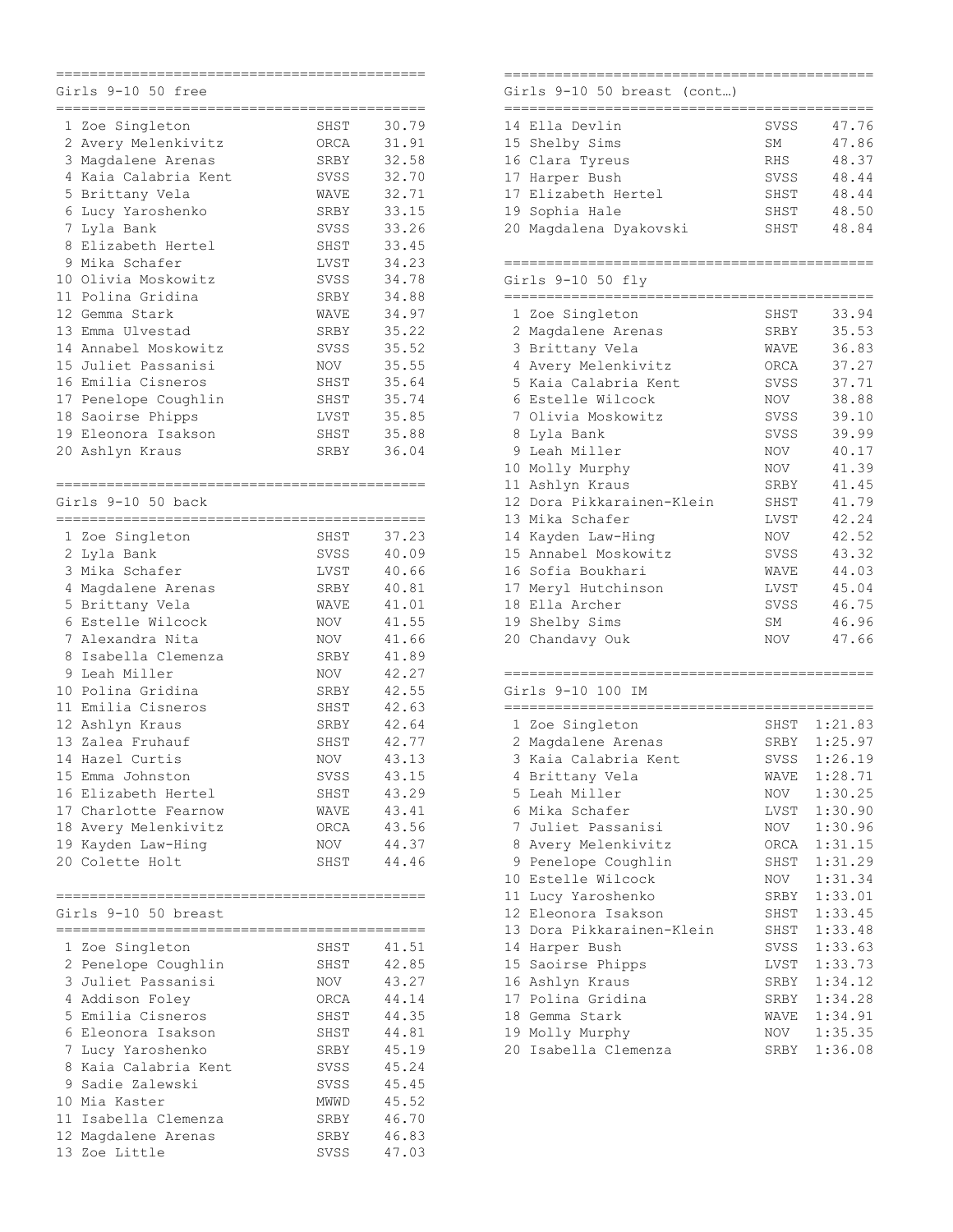|    | Boys 9-10 50<br>free  |            |       |
|----|-----------------------|------------|-------|
|    | 1 Rory Murphy         | SRBY       | 30.01 |
|    | 2 Jude Reyes          | NOV        | 31.54 |
| 3  |                       |            |       |
|    | Adrian Atherton       | WAVE       | 31.90 |
| 4  | Andrew Weisel         | WAVE       | 32.11 |
|    | 5 Kenneth Ewing       | SRBY       | 32.19 |
|    | 6 Rio Gattnar         | SRBY       | 32.89 |
| 7  | Nikolas Schloesser    | <b>RHS</b> | 33.00 |
| 8  | Elliot Wallace        | LVST       | 33.39 |
| 9  | Baxter Dixon          | SHST       | 33.78 |
|    | 10 Hunter Panzica     | SHST       | 33.94 |
|    | 11 Matthew Warmby     | ORCA       | 34.07 |
|    | 12 Mason Goebel       | SHST       | 34.57 |
|    | 12 Henry Rode         | SHST       | 34.57 |
| 14 | Justin Schmidt        | MWWD       | 34.70 |
| 15 | Nicholas Yu           | ORCA       | 34.78 |
| 16 | Jack Ferrarone        | SVSS       | 35.43 |
| 17 | Zachary Williams      | SHST       | 35.82 |
| 18 | Julian Kruger         | SRBY       | 36.01 |
| 19 | Hayden Bennett        | SHST       | 36.08 |
| 20 | Lachlan Harrison      | WAVE       | 36.30 |
|    |                       |            |       |
|    |                       |            |       |
|    | Boys 9-10 50 back     |            |       |
|    | 1 Rory Murphy         | SRBY       | 35.45 |
|    | 2 Robert Flynn        | SRBY       | 39.32 |
| 3  | Matthew Warmby        | ORCA       | 40.02 |
| 4  | Jude Reyes            | NOV        | 40.13 |
|    | 5 Mason Goebel        |            | 41.53 |
| 6. | Justin Schmidt        | SHST       | 41.83 |
| 7  | Baxter Dixon          | MWWD       | 41.86 |
|    |                       | SHST       |       |
| 8  | Andrew Weisel         | WAVE       | 42.55 |
| 9  | Samson Bettor         | WAVE       | 42.81 |
|    | 10 Adrian Atherton    | WAVE       | 42.91 |
|    | 11 August Mullen      | SHST       | 43.57 |
|    | 12 Nikolas Schloesser | <b>RHS</b> | 43.94 |
|    | 13 Matthew Cao        | SRBY       | 43.95 |
| 14 | Hunter Panzica        | SHST       | 44.74 |
|    | 15 Jack Ferrarone     | SVSS       | 45.04 |
|    | 16 Nicholas Yu        | ORCA       | 45.56 |
|    | 17 Connor Nixon       | MWWD       | 45.59 |
|    | 18 Julian Kruger      | SRBY       | 45.98 |
|    | 19 Henry Silva        | WAVE       | 46.08 |
|    | 20 Hayden Bennett     | SHST       | 46.27 |
|    |                       |            |       |
|    | Boys 9-10 50 breast   |            |       |
|    |                       |            |       |
|    | 1 Axel Wahlstrom      | SHST       | 42.59 |
|    | 2 Adrian Atherton     | WAVE       | 42.95 |
|    | 3 Rio Gattnar         | SRBY       | 44.12 |
|    | 4 Henry Rode          | SHST       | 44.79 |
|    | 5 Robert Flynn        | SRBY       | 44.92 |
|    | 6 Andrew Weisel       | WAVE       | 45.33 |
|    | 7 Baxter Dixon        | SHST       | 45.59 |
|    | 8 Zachary Williams    | SHST       | 47.01 |
|    | 9 Lachlan Harrison    | WAVE       | 47.09 |
|    | 10 Hayden Bennett     | SHST       | 47.71 |
|    | 11 Mason Goebel       |            | 47.72 |
|    |                       | SHST       |       |
|    | 12 Nicholas Yu        | ORCA       | 48.54 |
|    | 13 Parker Terrell     | SVSS       | 48.97 |

## ============================================ Boys 9-10 50 breast (cont…) ============================================ 14 Pierce Brandt SVSS 49.31 15 Romeo Fradelizio SHST 49.56 16 Holden Arentsen SHST 49.83 17 Michael Heaven SRBY 49.91<br>18 Daniel Cornwell SHST 49.95 18 Daniel Cornwell SHST 49.95 19 August Mullen SHST 49.96 20 Hunter Panzica SHST 49.97 ============================================ Boys 9-10 50 fly ============================================ 1 Rory Murphy 2 Kenneth Ewing SRBY 36.94 3 Elliot Wallace LVST 38.81 4 Nikolas Schloesser RHS 39.88 5 Jude Reyes NOV 40.50 5 Baxter Dixon SHST 40.50 7 Rio Gattnar SRBY 40.53 8 Hayden Bennett SHST 43.27 9 Matthew Warmby ORCA 43.29 10 Karthik Sundar NOV 43.48 11 Lachlan Harrison WAVE 44.67 12 Michael Heaven SRBY 45.54 13 Nicholas Yu ORCA 45.71 14 Matthew Cao SRBY 46.19 15 John DyLiacco LVST 47.24 16 Pierce Brandt SVSS 49.28 17 Jacob Rainow **WAVE** 49.31<br>18 Axel Wahlstrom SHST 50.08 18 Axel Wahlstrom SHST 50.08<br>19 Owen Johnson SM 50.31 19 Owen Johnson SM 50.31<br>20 Andrew Weisel WAVE 50.54 20 Andrew Weisel ============================================ Boys 9-10 100 IM ============================================ 1 Rory Murphy SRBY 1:24.18 2 Robert Flynn SRBY 1:25.44<br>3 Jude Reyes NOV 1:26.47 3 Jude Reyes NOV 1:26.47 4 Kenneth Ewing SRBY 1:26.63 5 Baxter Dixon SHST 1:26.98 6 Rio Gattnar SRBY 1:27.52 7 Hunter Panzica SHST 1:28.20 8 Andrew Weisel MAVE 1:29.39

9 Adrian Atherton WAVE 1:30.62 10 Axel Wahlstrom SHST 1:31.33 11 Justin Schmidt MWWD 1:31.39 12 Hayden Bennett SHST 1:31.46 13 Nicholas Yu ORCA 1:33.23 14 Nikolas Schloesser<br>14 Nikolas Schloesser<br>15 Elliot Wallace<br>1.34.56 11 November 2016<br>15 Elliot Wallace 10 LVST 1:34.56<br>16 Lachlan Harrison 1:34.64 16 Lachlan Harrison WAVE 1:34.64 17 Matthew Cao SRBY 1:35.73 18 Jack Ferrarone SVSS 1:38.34 19 Connor Nixon MWWD 1:38.61 20 Zachary Williams SHST 1:39.05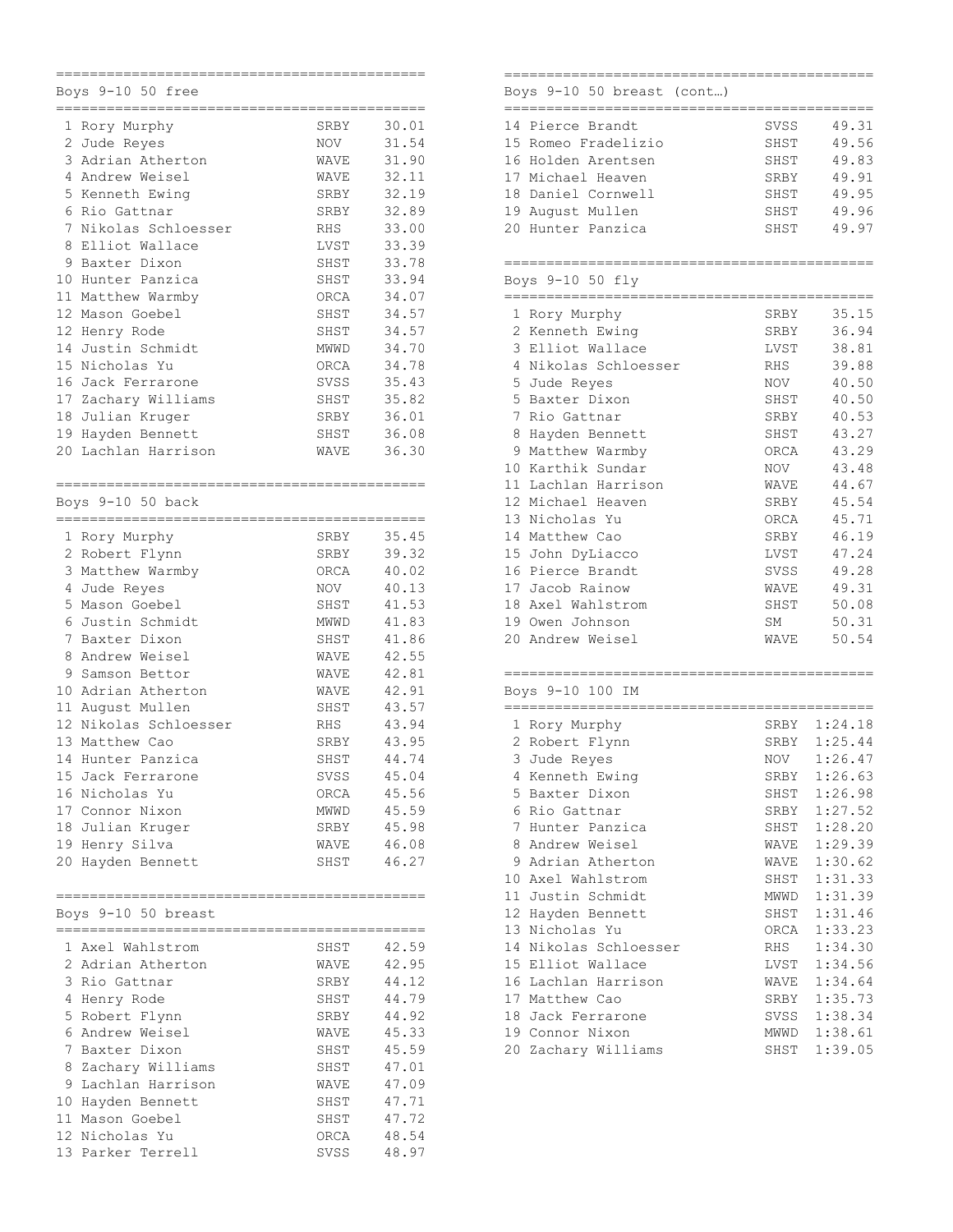|    | 11-12 50 free<br>Girls<br>==================<br>____________________________ |      |          |
|----|------------------------------------------------------------------------------|------|----------|
|    | 1 Elsa Kastner                                                               | SHST | 26.61    |
|    | 2 Cruz Gattnar                                                               | SRBY | 27.35    |
|    | 3 Hannah Shoup                                                               | LVST | 27.37    |
| 4  | Emma Sloan                                                                   | NOV  | 27.71    |
| 5  | Eona Pasternak                                                               | SRBY | 28.09    |
|    | 6 Hannah Reichley                                                            | SHST | 28.12    |
|    | 7 KK Kaitlyn O'Connell                                                       | NOV  | 28.19    |
|    | 8 Eleanor Hoang                                                              | SRBY | 28.29    |
|    | 9 Evelyn Noyes                                                               | MWWD | 29.06    |
|    | 10 Claire Cochrane                                                           | SRBY | 29.09    |
|    | 11 Cat Philp                                                                 | SVSS | 29.23    |
|    | 12 Kalena Gregory                                                            | ORCA | 29.24    |
|    | 13 Johanna Bush                                                              | SVSS | 29.30    |
|    | 14 Emily Morris                                                              | SVSS | 29.36    |
|    | 15 Emme Williams                                                             | SHST | 29.38    |
|    | 16 Cami Lee                                                                  | SVSS | 29.48    |
|    | 17 Amelia Loedolff                                                           | SRBY | 29.71    |
|    | 18 Nina Iyer                                                                 | MWWD | 29.95    |
|    | 19 Madison Kathrein                                                          | SVSS | 30.09    |
|    | 20 Kathryn Fahy                                                              |      | 30.26    |
|    |                                                                              | SHST |          |
|    |                                                                              |      |          |
|    | Girls 11-12 50 back<br>=======================                               |      | ======== |
|    | 1 KK Kaitlyn O'Connell                                                       | NOV  | 29.82    |
|    | 2 Emma Sloan                                                                 | NOV  | 30.21    |
|    | 3 Claire Cochrane                                                            | SRBY | 31.90    |
|    | 4 Hannah Reichley                                                            | SHST | 32.61    |
|    | 5 Elsa Kastner                                                               | SHST | 32.72    |
|    | 6 Eleanor Hoang                                                              | SRBY | 33.01    |
|    | 7 Bella Stamps                                                               | SRBY | 33.78    |
|    | 8 Cruz Gattnar                                                               | SRBY | 33.83    |
| 9  | Hannah Shoup                                                                 | LVST | 34.15    |
|    | 10 Kathryn Fahy                                                              | SHST | 34.22    |
|    | 11 Emme Williams                                                             | SHST | 34.65    |
|    | 12 Eona Pasternak                                                            | SRBY | 34.80    |
|    | 12 Amelia Loedolff                                                           | SRBY | 34.80    |
| 14 | Emily Morris                                                                 | SVSS | 35.31    |
|    | 15 Mari Kawamura                                                             | WAVE | 35.34    |
|    | 16 Kalena Gregory                                                            | ORCA | 35.94    |
|    | 17 Chloe Arwin                                                               | SRBY | 36.90    |
|    | 18 Hailey Lauster                                                            | MWWD | 37.02    |
|    | 19 Leilani Corral                                                            | NOV  | 37.46    |
|    | 20 Ryann Jefferys                                                            | LVST | 38.00    |
|    |                                                                              |      |          |
|    | Girls 11-12 50 breast                                                        |      |          |
|    | 1 Cruz Gattnar                                                               | SRBY | 34.28    |
|    | 2 Hannah Shoup                                                               | LVST | 34.38    |
|    | 3 Eona Pasternak                                                             | SRBY | 34.77    |
|    | 4 KK Kaitlyn O'Connell                                                       | NOV  | 34.80    |
|    | 5 Eleanor Hoang                                                              | SRBY | 35.74    |
|    | 6 Hannah Reichley                                                            | SHST | 36.34    |
|    | 7 Emma Sloan                                                                 | NOV  | 36.57    |
|    | 8 Kathryn Fahy                                                               | SHST | 37.46    |
| 9. | Emme Williams                                                                | SHST | 38.55    |
|    | 10 Gabriella Rode                                                            | SHST | 38.86    |
|    | 11 Kennedy Foster                                                            | SVSS | 38.89    |
|    | 12 Mari Kawamura                                                             | WAVE | 39.11    |
|    | 12 Paige Fredrickson                                                         | SHST | 39.11    |
|    |                                                                              |      |          |

# Girls 11-12 50 breast (cont…)

| 14 Nina Iyer       | <b>MWWD</b> | 39.55 |
|--------------------|-------------|-------|
| 15 Evelyn Noyes    | <b>MWWD</b> | 39.88 |
| 16 Cami Lee        | SVSS        | 40.46 |
| 17 Ariel Canny     | <b>WAVE</b> | 40.70 |
| 18 Leilani Corral  | <b>NOV</b>  | 40.75 |
| 19 Eleanor Elder   | SHST        | 40.80 |
| 20 Amelia Loedolff | SRBY        | 40.81 |
|                    |             |       |

============================================

### ============================================ Girls 11-12 50 fly

|    | 1 KK Kaitlyn O'Connell | NOV  | 28.21 |
|----|------------------------|------|-------|
| 2  | Emma Sloan             | NOV  | 28.64 |
| 3  | Elsa Kastner           | SHST | 28.81 |
| 4  | Hannah Shoup           | LVST | 29.43 |
| 5. | Eona Pasternak         | SRBY | 30.16 |
| 6  | Cat Philp              | SVSS | 31.26 |
|    | 7 Eleanor Hoanq        | SRBY | 31.53 |
|    | 8 Claire Cochrane      | SRBY | 32.06 |
| 9  | Mari Kawamura          | WAVE | 32.08 |
| 10 | Kalena Gregory         | ORCA | 32.12 |
| 11 | Emme Williams          | SHST | 32.34 |
|    | 12 Gabriella Rode      | SHST | 32.84 |
| 13 | Evelyn Noyes           | MWWD | 33.22 |
| 14 | Cruz Gattnar           | SRBY | 33.89 |
|    | 15 Amelia Loedolff     | SRBY | 33.95 |
| 16 | Angelina Mauzy         | SRBY | 34.02 |
| 17 | Johanna Bush           | SVSS | 34.37 |
| 18 | Calla Palmer           | SVSS | 34.79 |
| 19 | Finotta Braun          | WAVE | 34.86 |
|    | 20 Mia Gallardo        | SHST | 35.29 |
|    |                        |      |       |

### ============================================ Girls 11-12 100 IM

| 51 T I S |  | - 11 – 12 - 100 | $\mathbf{N}$ |
|----------|--|-----------------|--------------|
|          |  |                 |              |

|                 |                        |      | =============== |
|-----------------|------------------------|------|-----------------|
|                 | 1 KK Kaitlyn O'Connell | NOV  | 1:04.67         |
| 2               | Emma Sloan             | NOV  | 1:06.37         |
|                 | 3 Hannah Shoup         | LVST | 1:08.73         |
| 4               | Eona Pasternak         | SRBY | 1:09.52         |
|                 | 5 Eleanor Hoanq        | SRBY | 1:09.65         |
|                 | 6 Hannah Reichley      | SHST | 1:10.71         |
|                 | 7 Elsa Kastner         | SHST | 1:11.36         |
|                 | 8 Claire Cochrane      | SRBY | 1:12.51         |
|                 | 9 Cat Philp            | SVSS | 1:14.27         |
| 10              | Cruz Gattnar           | SRBY | 1:14.90         |
| 11              | Mari Kawamura          | WAVE | 1:15.24         |
| 12 <sup>1</sup> | Emme Williams          | SHST | 1:15.29         |
|                 | 13 Evelyn Noyes        | MWWD | 1:16.32         |
| 14              | Emily Morris           | SVSS | 1:16.56         |
|                 | 15 Kalena Gregory      | ORCA | 1:17.37         |
|                 | 16 Kennedy Foster      | SVSS | 1:17.44         |
| 17              | Amelia Loedolff        | SRBY | 1:17.47         |
|                 | 18 Johanna Bush        | SVSS | 1:18.14         |
| 19              | Kathryn Fahy           | SHST | 1:18.77         |
|                 | 20 Calla Palmer        | SVSS | 1:19.95         |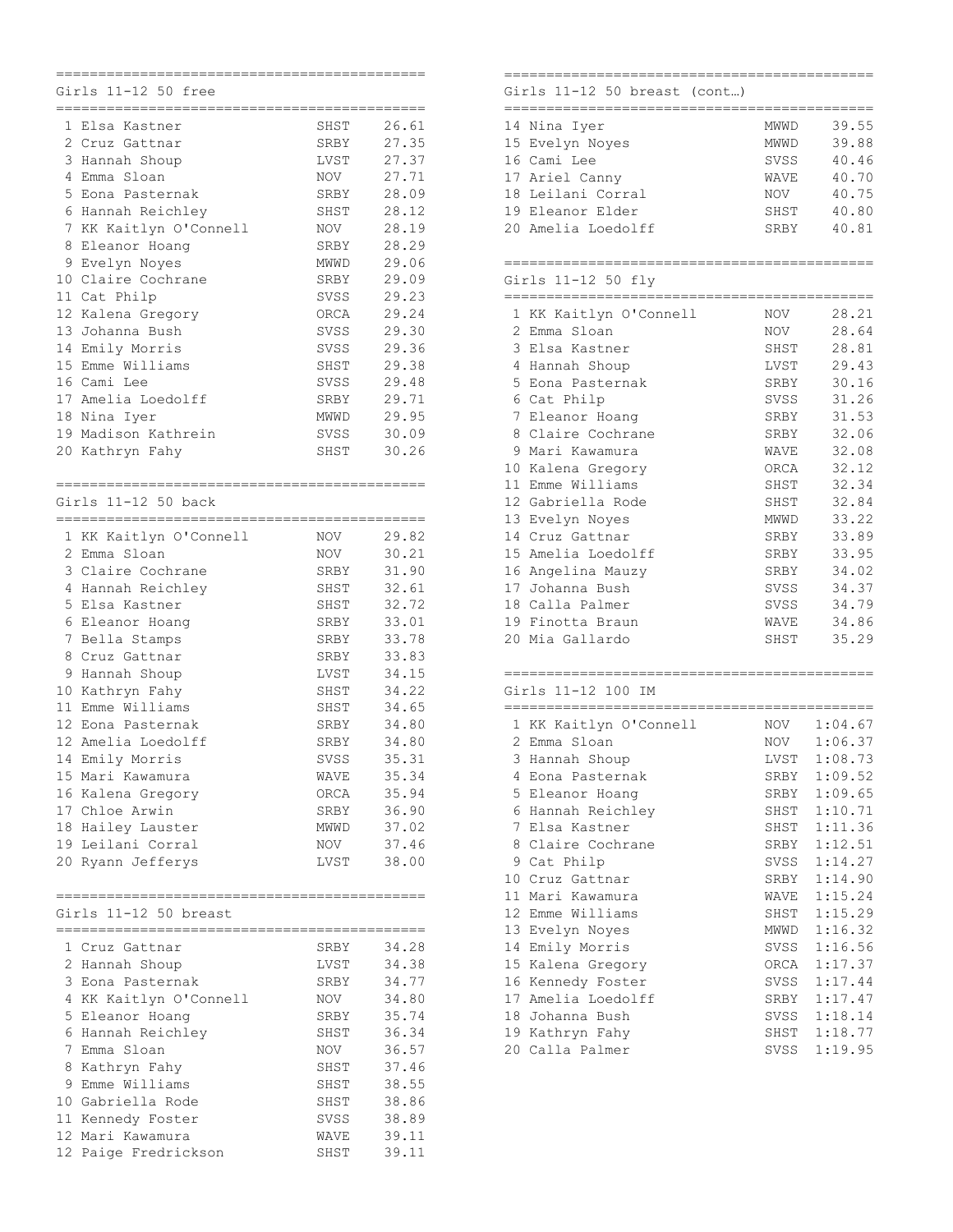|    | Boys 11-12 50 free<br>======================= |                   |                |
|----|-----------------------------------------------|-------------------|----------------|
| 1  | Riggins Scheumann                             | SRBY              | 25.23          |
|    | 2 Owen Zech                                   | SVSS              | 26.23          |
|    | 3 Samir Meleis                                | SRBY              | 26.63          |
|    | 4 Joseph Fleishman                            | SVSS              | 27.87          |
|    | 5 Gabrian Levy                                | MWWD              | 28.33          |
|    | 6 Bo Jordan                                   | ORCA              | 28.36          |
|    | 7 Davis Golden                                | MWWD              | 28.91          |
|    | 8 Alexander Atherton                          | WAVE              | 29.06          |
| 9  | Blake Butcher                                 | WAVE              | 29.36          |
|    | 10 Ethan Minnich                              | ORCA              | 29.63          |
|    | 11 Liam McClellan                             | SΜ                | 29.79          |
|    | 12 Dax Tarbe                                  | SVSS              | 29.95          |
|    | 13 Gabriel Porter                             | SHST              | 29.98          |
| 14 | Devon DeMartini                               | RHS               | 30.09          |
|    | 15 Beau Panzica                               | SHST              | 30.19          |
|    | 16 Zayne Wachelka                             | SHST              | 30.52          |
|    | 17 Beckett Kaye                               | SHST              | 30.58          |
|    | 18 Hiro Chance                                | MWWD              | 30.66          |
|    | 19 John-Paul Perry                            | MWWD              | 30.75          |
|    | 20 Rohan Kime                                 | WAVE              | 30.79          |
|    |                                               |                   |                |
|    | Boys 11-12 50 back                            |                   |                |
|    | ____________________<br>1 Samir Meleis        |                   | 32.23          |
|    |                                               | SRBY              | 32.61          |
|    | 2 Riggins Scheumann<br>3 Gabriel Porter       | SRBY              |                |
|    | 4 Bo Jordan                                   | SHST              | 33.00          |
|    | 5 Nathaniel Evens                             | ORCA              | 34.15          |
|    |                                               | LVST              | 35.17<br>35.54 |
|    | 6 John-Paul Perry<br>7 Liam McClellan         | MWWD<br><b>SM</b> | 35.76          |
|    | 8 Alexander Atherton                          |                   | 35.92          |
|    |                                               | WAVE              |                |
|    | 9 Gabrian Levy                                | MWWD              | 36.34          |
|    | 10 Kai Kurtzig                                | SHST              | 36.63          |
|    | 11 Schuyler Hill                              | SHST              | 36.73          |
|    | 12 Jack O'brien<br>13 Beau Panzica            | WAVE              | 38.23<br>38.26 |
| 14 | Devon DeMartini                               | SHST              |                |
|    |                                               | RHS               | 38.40<br>38.44 |
|    | 15 George Majit                               | WAVE              |                |
|    | 16 Eden Turner                                | SVSS              | 38.61          |
|    | 17 Julius Kostecki                            | SHST              | 38.74          |
|    | 18 Davis Golden<br>19 Chase de St. Paer       | MWWD              | 38.75<br>38.78 |
|    | 20 Benjamin Baxley                            | SVSS<br>SHST      | 38.84          |
|    |                                               |                   |                |
|    | Boys 11-12 50 breast                          |                   |                |
|    | 1 Riggins Scheumann                           | SRBY              | 31.57          |
|    | 2 Zayne Wachelka                              | SHST              | 34.06          |
|    | 3 Davis Golden                                | MWWD              | 35.24          |
|    | 4 Gabriel Porter                              | SHST              | 37.29          |
|    | 5 Samir Meleis                                | SRBY              | 37.34          |
|    | 6 Gabrian Levy                                | MWWD              | 37.42          |
|    | 7 Nathaniel Evens                             | LVST              | 37.86          |
|    | 8 Devon DeMartini                             | RHS               | 37.95          |
|    | 9 Ethan Minnich                               | ORCA              | 38.21          |
|    | 10 Beckett Kaye                               | SHST              | 38.88          |
|    | 11 Ivan Zykovich                              | LVST              | 39.15          |
|    | 12 Blake Baxley                               | SHST              | 40.21          |
|    | 13 Jude Fuchs                                 | WAVE              | 40.23          |
|    |                                               |                   |                |

### ============================================ Boys 11-12 50 breast (cont…)

| 13 Jonathan Schulter  | WAVE       | 40.23 |
|-----------------------|------------|-------|
| 15 Aidan Stahl        | <b>RHS</b> | 40.34 |
| 16 Alexander Atherton | WAVE       | 40.75 |
| 17 Beau Panzica       | SHST       | 40.89 |
| 18 Nolan Hansel       | SRBY       | 41.61 |
| 19 Blake Butcher      | WAVE       | 41.92 |
| 20 Schuyler Hill      | SHST       | 42.12 |

## ============================================ Boys 11-12 50 fly

|                 | 1 Riggins Scheumann  | SRBY | 27.06 |
|-----------------|----------------------|------|-------|
| 2               | Owen Zech            | SVSS | 29.94 |
| 3               | Samir Meleis         | SRBY | 29.97 |
| 4               | Bo Jordan            | ORCA | 30.65 |
| 5               | Joseph Fleishman     | SVSS | 30.95 |
| 6               | Gabrian Levy         | MWWD | 31.16 |
| 7               | Jack O'brien         | WAVE | 32.42 |
| 8               | Zayne Wachelka       | SHST | 32.87 |
| 9               | Davis Golden         | MWWD | 33.52 |
| 10              | Liam McClellan       | SM   | 34.10 |
| 11              | Beckett Kaye         | SHST | 34.46 |
| 12 <sup>1</sup> | Ethan Minnich        | ORCA | 35.66 |
| 13              | Hiro Chance          | MWWD | 36.20 |
| 14              | Archer Capinpin      | SM   | 36.39 |
|                 | 15 Blake Butcher     | WAVE | 36.73 |
|                 | 16 Jonathan Schulter | WAVE | 37.46 |
| 17              | Nathaniel Evens      | LVST | 37.76 |
|                 | 18 Devon DeMartini   | RHS  | 37.93 |
| 19              | John-Paul Perry      | MWWD | 38.00 |
| 20              | Benjamin Wolf        | SHST | 38.13 |

| 1  | Riggins Scheumann      | SRBY | 1:03.59 |
|----|------------------------|------|---------|
| 2  | Samir Meleis           | SRBY | 1:10.24 |
| 3  | Zayne Wachelka         | SHST | 1:11.53 |
| 4  | Gabrian Levy           | MWWD | 1:13.52 |
|    | 5 Joseph Fleishman     | SVSS | 1:13.55 |
|    | 6 Davis Golden         | MWWD | 1:13.80 |
|    | 7 Gabriel Porter       | SHST | 1:14.25 |
| 8  | Nathaniel Evens        | LVST | 1:16.03 |
|    | 9 Ethan Minnich        | ORCA | 1:16.23 |
| 10 | Ivan Zykovich          | LVST | 1:18.52 |
|    | 11 Kai Kurtzig         | SHST | 1:18.76 |
|    | 12 Bo Jordan           | ORCA | 1:19.00 |
| 13 | Jack O'brien           | WAVE | 1:19.10 |
|    | 14 Blake Baxley        | SHST | 1:19.41 |
|    | 15 Alexander Atherton  | WAVE | 1:19.66 |
|    | 16 Blake Butcher       | WAVE | 1:21.04 |
| 17 | Jude Fuchs             | WAVE | 1:21.69 |
|    | 18 Christopher Gifford | MWWD | 1:22.51 |
| 19 | Dax Tarbe              | SVSS | 1:23.87 |
| 20 | Rohan Kime             | WAVE | 1:24.23 |
|    |                        |      |         |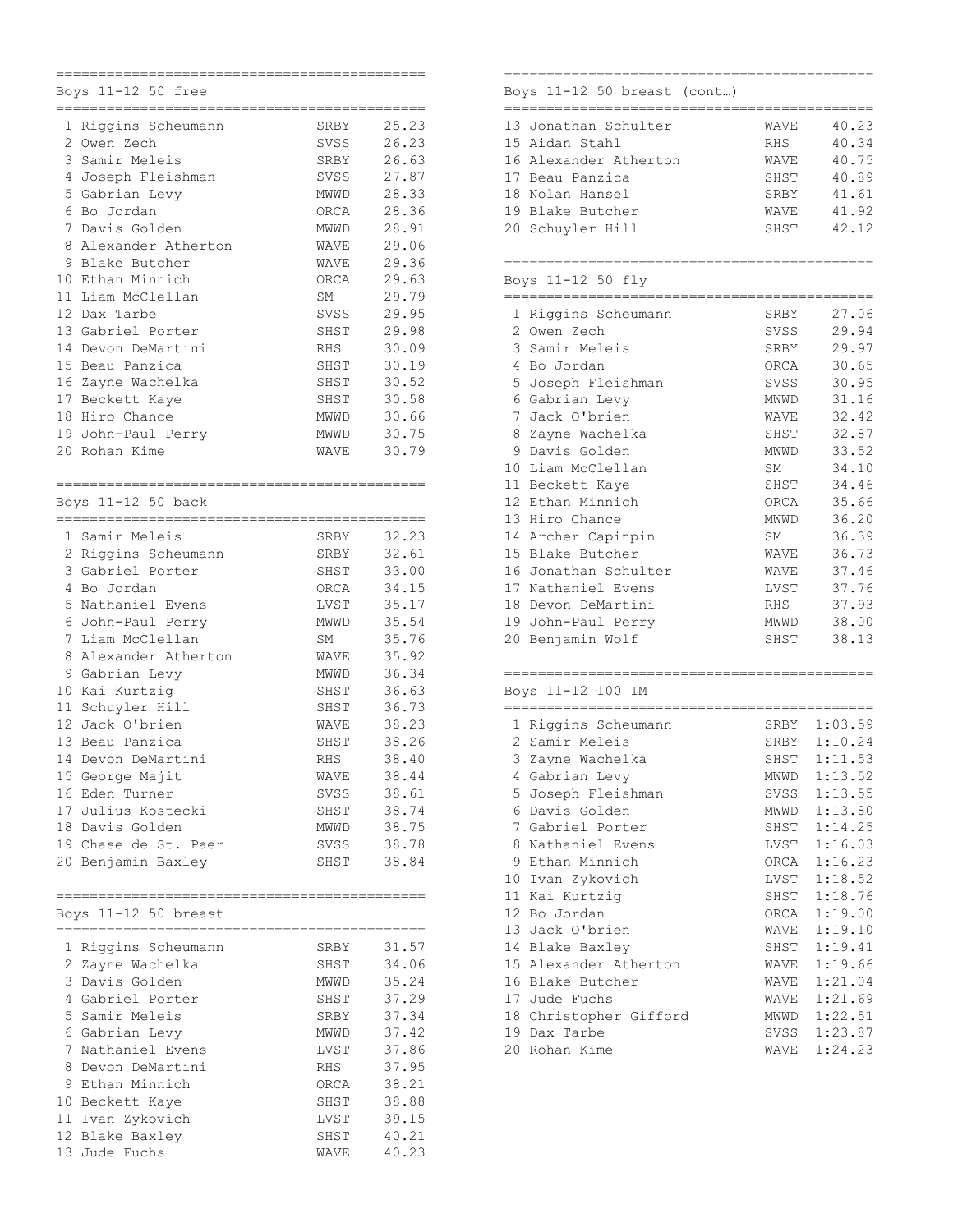|                | Girls 13-14 50 free                               |      |       |
|----------------|---------------------------------------------------|------|-------|
|                | _____________________                             |      |       |
|                | 1 Holly Hovey                                     | SHST | 25.58 |
|                | 2 Gabriella Reichley                              | SHST | 26.54 |
| 3              | Elle Philp                                        | SVSS | 26.58 |
| 4              | Sanne Kostecki                                    | SHST | 26.84 |
| 5              | Ava Pellumbi                                      | WAVE | 27.03 |
| 6.             | Samantha Foley                                    | ORCA | 27.26 |
| 7              | Josephine Fetterman-Riggle                        | MWWD | 27.54 |
| 8              | Amanda Mauzy                                      | SRBY | 27.57 |
| 9              | Tessa Garvey Miller                               | ORCA | 27.60 |
| 10             | Gabriella Grow                                    | WAVE | 27.88 |
| 11             | Kelly Kurtzig                                     | SHST | 28.01 |
|                | 11 Hannah Reichley                                | SHST | 28.01 |
| 13             | Sabine Barringer                                  | SVSS | 28.03 |
| 14             | Annika Hakes                                      | SRBY | 28.10 |
| 15             | Haley Brown                                       | LVST | 28.18 |
| 16             | Katelyn Morgan                                    | WAVE | 28.19 |
| 17             | Reese Arwin                                       | SRBY | 28.22 |
| 18             |                                                   | SHST | 28.44 |
|                | Lauren Reagan                                     | SVSS |       |
|                | 19 Lily Damsen                                    |      | 28.51 |
| 20             | Elsa Wahlstrom                                    | SHST | 28.55 |
|                |                                                   |      |       |
|                | --------------------                              |      |       |
|                | Girls 13-14 50 back<br>========================== |      |       |
|                |                                                   |      |       |
|                | 1 Tessa Garvey Miller                             | ORCA | 31.02 |
| $\overline{2}$ | Gabriella Grow                                    | WAVE | 31.51 |
| 3              | Josephine Fetterman-Riggle                        | MWWD | 31.79 |
| 4              | Katelyn Morgan                                    | WAVE | 31.99 |
| 5              | Sanne Kostecki                                    | SHST | 32.33 |
| 6              | Ava Pellumbi                                      | WAVE | 32.46 |
| 7              | Lily Damsen                                       | SVSS | 32.55 |
| 8              | Nadya Wachelka                                    | SHST | 32.72 |
| 9              | Samantha Foley                                    | ORCA | 32.82 |
|                | 10 Hannah Reichley                                | SHST | 32.94 |
|                | 11 Sabine Barringer                               | SVSS | 33.24 |
|                | 12 Matilda Lister                                 | MWWD | 33.47 |
|                | 13 Annika Hakes                                   | SRBY | 33.55 |
| 13             | Haley Brown                                       | LVST | 33.55 |
|                | 15 Lauren Reagan                                  | SHST | 33.83 |
|                | 16 Alma Camacho Barajas                           | NOV  | 34.18 |
|                | 17 Holly Hovey                                    | SHST | 34.25 |
|                | 18 Quinn Hottenstein                              | SVSS | 34.37 |
|                | 19 Mari Kawamura                                  | WAVE | 35.09 |
|                | 20 Julia Ulvestad                                 | SRBY | 35.36 |
|                |                                                   |      |       |
|                |                                                   |      |       |
|                | Girls 13-14 50 breast                             |      |       |
|                |                                                   |      |       |
|                | 1 Gabriella Reichley                              | SHST | 34.34 |
|                | 2 Holly Hovey                                     | SHST | 34.40 |
|                | 3 Tessa Garvey Miller                             | ORCA | 35.31 |
|                | 4 Elsa Wahlstrom                                  | SHST | 35.34 |
|                | 5 Annika Hakes                                    | SRBY | 36.18 |
|                | 6 Annie Stewart                                   | NOV  | 36.58 |
|                | 7 Hannah Reichley                                 |      | 36.92 |
|                | Matilda Lister                                    | SHST |       |
| 8              |                                                   | MWWD | 37.42 |
| 9              | Ashley Vela                                       | WAVE | 37.67 |
|                | 10 Isabella Babb                                  | WAVE | 37.80 |
|                | 11 Katelyn Morgan                                 | WAVE | 37.81 |
|                | 12 Anne Hamel                                     | MWWD | 38.01 |
|                | 13 Josephine Fetterman-Riggle                     | MWWD | 38.80 |

### ============================================ Girls 13-14 50 breast (cont…)

| 14 Elsa Fong      | SRBY        | 38.90 |
|-------------------|-------------|-------|
| 15 Kelly Kurtzig  | SHST        | 38.95 |
| 16 Jamie Schmidt  | <b>MWWD</b> | 39.20 |
| 17 Nadya Wachelka | SHST        | 39.29 |
| 17 Mari Kawamura  | <b>WAVE</b> | 39.29 |
| 19 Anna Cross     | <b>WAVE</b> | 39.34 |
| 20 Haley Brown    | LVST        | 39.55 |
|                   |             |       |

## ============================================ Girls 13-14 50 fly

|    | 1 Ava Pellumbi             | WAVE | 28.18 |
|----|----------------------------|------|-------|
|    | 2 Sanne Kostecki           | SHST | 29.07 |
|    | 3 Annika Hakes             | SRBY | 29.41 |
|    | 4 Amanda Mauzy             | SRBY | 29.52 |
|    | 5 Lauren Reagan            | SHST | 29.54 |
|    | 6 Elle Philp               | SVSS | 29.67 |
|    | 7 Gabriella Grow           | WAVE | 30.05 |
|    | 8 Tessa Garvey Miller      | ORCA | 30.06 |
|    | 9 Elsa Wahlstrom           | SHST | 30.44 |
|    | 10 Sabine Barringer        | SVSS | 30.86 |
| 11 | Josephine Fetterman-Riggle | MWWD | 30.92 |
|    | 12 Reese Arwin             | SRBY | 30.99 |
|    | 13 Lily Damsen             | SVSS | 31.00 |
|    | 14 Nadya Wachelka          | SHST | 31.25 |
|    | 15 Holly Hovey             | SHST | 31.44 |
|    | 16 Mari Kawamura           | WAVE | 31.63 |
|    | 17 Quinn Hottenstein       | SVSS | 31.84 |
|    | 18 Ashley Vela             | WAVE | 31.85 |
|    | 19 Alina Noyes             | MWWD | 31.93 |
|    | 20 Samantha Foley          | ORCA | 31.95 |
|    |                            |      |       |

### ============================================ Girls 13-14 100 IM

|    | 1 Elsa Wahlstrom             | SHST | 1:07.19 |
|----|------------------------------|------|---------|
|    | 2 Holly Hovey                | SHST | 1:07.34 |
|    | 3 Gabriella Reichley         | SHST | 1:07.56 |
| 4  | Tessa Garvey Miller          | ORCA | 1:08.53 |
|    | 5 Ava Pellumbi               | WAVE | 1:09.45 |
|    | 6 Josephine Fetterman-Riggle | MWWD | 1:09.50 |
|    | 7 Elle Philp                 | SVSS | 1:10.04 |
|    | 8 Amanda Mauzy               | SRBY | 1:10.79 |
|    | 9 Sanne Kostecki             | SHST | 1:10.80 |
|    | 10 Annika Hakes              | SRBY | 1:11.52 |
|    | 11 Haley Brown               | LVST | 1:11.55 |
| 12 | Nadya Wachelka               | SHST | 1:11.71 |
|    | 13 Lauren Reagan             | SHST | 1:12.30 |
|    | 14 Ashley Vela               | WAVE | 1:12.95 |
|    | 15 Sabine Barringer          | SVSS | 1:13.07 |
| 16 | Matilda Lister               | MWWD | 1:13.21 |
|    | 17 Kelly Kurtzig             | SHST | 1:13.23 |
| 18 | Alma Camacho Barajas         | NOV  | 1:13.33 |
| 19 | Reese Arwin                  | SRBY | 1:13.65 |
|    | 20 Layney Octavio            | SRBY | 1:15.06 |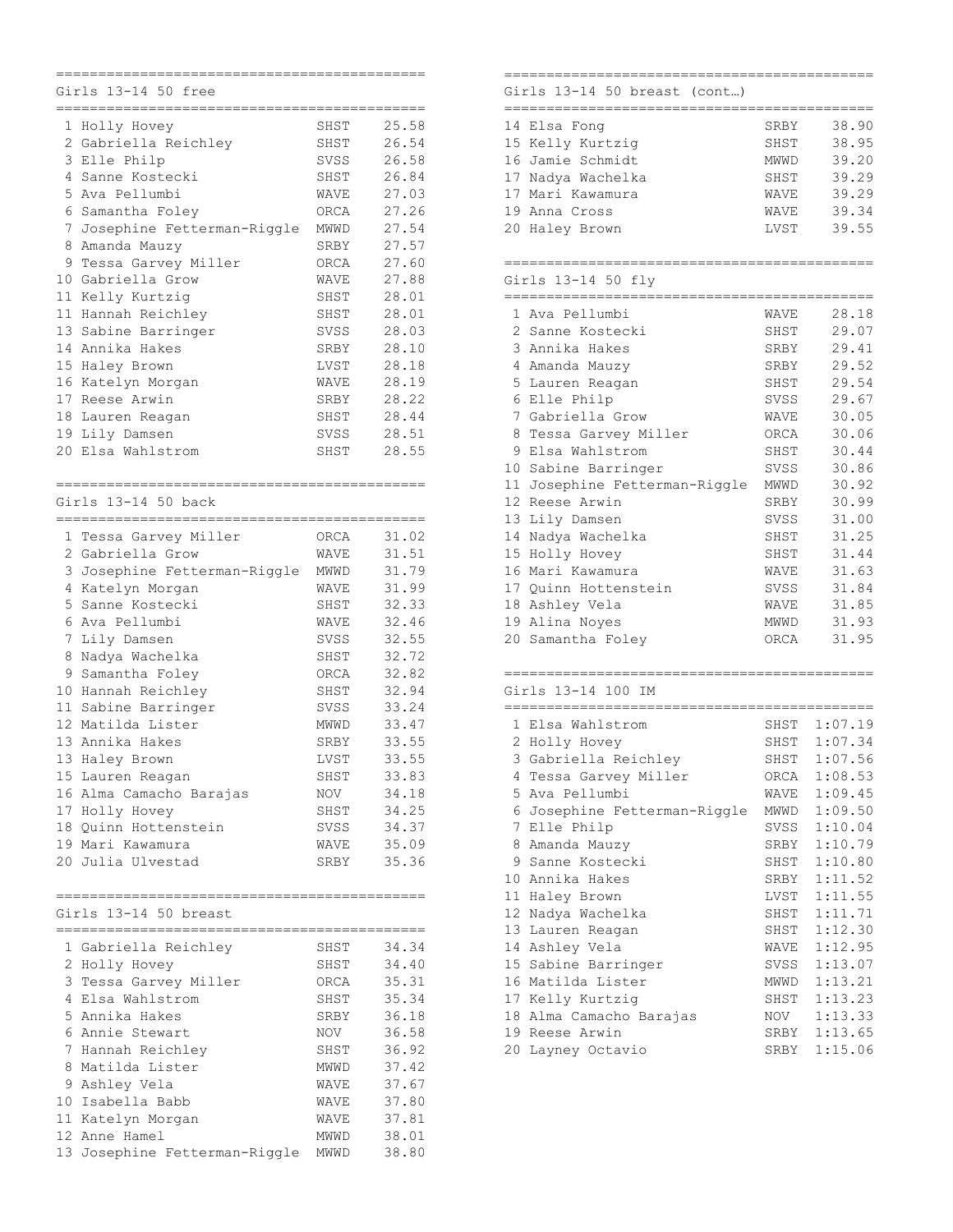|                 | Boys 13-14 50 free     |                     |
|-----------------|------------------------|---------------------|
|                 |                        |                     |
| 1               | Benjamin Butler        | LVST<br>23.67       |
|                 | 2 Nate Greenberg       | 23.98<br>SHST       |
| 3               | Nolan Anderson         | 24.01<br>SHST       |
|                 | 4 Andrew Chong         | ORCA<br>24.09       |
|                 | 5 Cayden Yock          | 25.20<br>MWWD       |
|                 | 6 Charles Cain         | 25.93<br>SM         |
| $7\phantom{.0}$ | Paul Falzone           | 25.98<br>SRBY       |
|                 | 8 Tucker Kurth         | 26.02<br>LVST       |
| 9               | Rhys Garroway Myers    | 26.11<br>MWWD       |
|                 | 10 Nolan Andrews       | 26.23<br>SHST       |
|                 | 11 Elliott Kruger      | 26.36<br>SRBY       |
|                 | 12 Cameron Hellar      | 26.57<br>LVST       |
|                 | 13 John Wien           | 26.74<br>NOV        |
|                 | 14 Milo Feegel         | 26.85<br>SVSS       |
| 15              | Adam Albers            | ORCA<br>27.06       |
|                 |                        |                     |
|                 | 16 Miron Gridin        | SRBY<br>27.19       |
|                 | 17 Nicholas Butler     | LVST<br>27.27       |
|                 | 18 Joshua Dixon        | SHST<br>27.44       |
|                 | 19 John Hansel         | 27.89<br>SRBY       |
|                 | 20 Liam McCaw          | 27.90<br>WAVE       |
|                 |                        |                     |
|                 | Boys 13-14 50 back     |                     |
| $=$ $=$ $=$     | _______________        |                     |
|                 | 1 Benjamin Butler      | 27.94<br>LVST       |
|                 | 2 Nolan Andrews        | 28.08<br>SHST       |
|                 | 3 Andrew Chong         | ORCA<br>29.06       |
|                 | 4 Rhys Garroway Myers  | 31.18<br>MWWD       |
|                 | 5 Elliott Kruger       | 31.28<br>SRBY       |
|                 | 6 Miron Gridin         | 31.43<br>SRBY       |
| $7\phantom{.0}$ | Joshua Dixon           | 31.49<br>SHST       |
| 8               | Tucker Kurth           | 31.77<br>LVST       |
| 9               | John Wien              | 32.19<br><b>NOV</b> |
|                 | 10 Cameron Hellar      | 33.15<br>LVST       |
|                 | 11 Adam Albers         | ORCA<br>34.01       |
|                 | 12 Jeffrey Vasquez     | 34.35<br>ORCA       |
|                 | 13 Charles Wolf        | SHST<br>34.61       |
|                 | 14 Charles Bussi       | 34.64<br>SΜ         |
|                 | 15 Finntan Croley      | 34.97<br>SRBY       |
|                 | 16 Spencer Farrington  | 35.05<br>MWWD       |
|                 | 17 Charles Cain        | 35.11               |
|                 |                        | SΜ                  |
|                 | 18 Jack Mathewson      | 35.67<br>LVST       |
|                 | 18 William Sigler      | 35.67<br>SHST       |
|                 | 20 Ty Meyer            | 35.73<br>RHS        |
|                 |                        |                     |
|                 | Boys 13-14 50 breast   |                     |
|                 | 1 Nolan Anderson       | 30.33<br>SHST       |
|                 | 2 Nate Greenberg       | 31.28<br>SHST       |
|                 | 3 Paul Falzone         | SRBY<br>33.25       |
|                 | 4 John Hansel          | 33.66<br>SRBY       |
|                 | 5 Elliott Kruger       | 33.81<br>SRBY       |
|                 |                        |                     |
|                 | 6 Miron Gridin         | 33.99<br>SRBY       |
|                 | 7 Cayden Yock          | 34.26<br>MWWD       |
|                 | 8 Jett Davis           | 34.48<br>ORCA       |
|                 | 9 Santiago Del Palacio | SRBY<br>34.74       |
|                 | 10 Jackson Burt        | 35.05<br>NOV        |
|                 | 11 Cameron Hellar      | 35.07<br>LVST       |
|                 | 12 Andrew Finney       | 35.29<br>LVST       |
|                 | 13 Justin Tachiki      | 35.88<br>SHST       |
|                 |                        |                     |

# Boys 13-14 50 breast (cont…)

| 14 Stephan Moiseyenko  | <b>MWWD</b> | 35.96 |
|------------------------|-------------|-------|
| 15 Henry Lee           | <b>WAVE</b> | 36.13 |
| 16 Sammy Spence        | SVSS        | 36.54 |
| 17 Benjamin McConnell  | LVST        | 36.81 |
| 18 Cole Lawson         | SVSS        | 37.12 |
| 19 Alexander Kosorukov | WAVE        | 37.24 |
| 20 Shane Pastel        | <b>WAVE</b> | 37.70 |
| 20 Nicholas Butler     | LVST        | 37.70 |
|                        |             |       |

============================================

### ============================================ Boys 13-14 50 fly

|    | 1 Benjamin Butler   | LVST | 26.03 |
|----|---------------------|------|-------|
| 2  | Nate Greenberg      | SHST | 26.50 |
|    | 3 Andrew Chong      | ORCA | 26.61 |
|    | 4 Elliott Kruger    | SRBY | 27.87 |
|    | 5 Cayden Yock       | MWWD | 27.89 |
| 6  | Rhys Garroway Myers | MWWD | 27.95 |
|    | 7 Paul Falzone      | SRBY | 27.96 |
|    | 8 Tucker Kurth      | LVST | 29.42 |
| 9  | Miron Gridin        | SRBY | 29.60 |
| 10 | Charles Wolf        | SHST | 29.70 |
| 11 | Adam Albers         | ORCA | 29.90 |
| 11 | Charles Cain        | SM   | 29.90 |
| 13 | Cameron Hellar      | LVST | 30.46 |
| 14 | Stephan Moiseyenko  | MWWD | 31.42 |
|    | 15 Nicholas Butler  | LVST | 32.04 |
|    | 16 Henry Lee        | WAVE | 32.34 |
| 17 | Jack Mathewson      | LVST | 33.60 |
| 18 | Spencer Farrington  | MWWD | 33.90 |
|    | 19 Kylan Kime       | WAVE | 33.97 |
|    | 20 Chase Stein      | SHST | 33.99 |
|    |                     |      |       |

### ============================================ Boys 13-14 100 IM

|                   | 1 Benjamin Butler       | LVST | 59.34   |
|-------------------|-------------------------|------|---------|
|                   | 2 Nate Greenberg        | SHST | 1:01.00 |
| 3                 | Nolan Anderson          | SHST | 1:01.35 |
| 4                 | Cayden Yock             | MWWD | 1:05.37 |
| 5.                | Cameron Hellar          | LVST | 1:05.57 |
| 6                 | Nolan Andrews           | SHST | 1:07.23 |
| 7                 | Miron Gridin            | SRBY | 1:08.16 |
|                   | 8 Elliott Kruger        | SRBY | 1:08.27 |
| 9                 | Paul Falzone            | SRBY | 1:08.33 |
| 10                | Joshua Dixon            | SHST | 1:08.84 |
| 11                | Charles Cain            | SM   | 1:08.96 |
| $12 \overline{ }$ | John Wien               | NOV  | 1:10.42 |
| 13                | Charles Wolf            | SHST | 1:11.72 |
| 14                | Stephan Moiseyenko      | MWWD | 1:11.87 |
| 15                | Joseph Parente          | SHST | 1:12.00 |
| 16                | Finntan Croley          | SRBY | 1:12.05 |
| 17                | Nicholas Butler         | LVST | 1:12.46 |
| 18                | Jett Davis              | ORCA | 1:13.08 |
|                   | 19 Tucker Kurth         | LVST | 1:13.44 |
|                   | 20 Santiago Del Palacio | SRBY | 1:13.91 |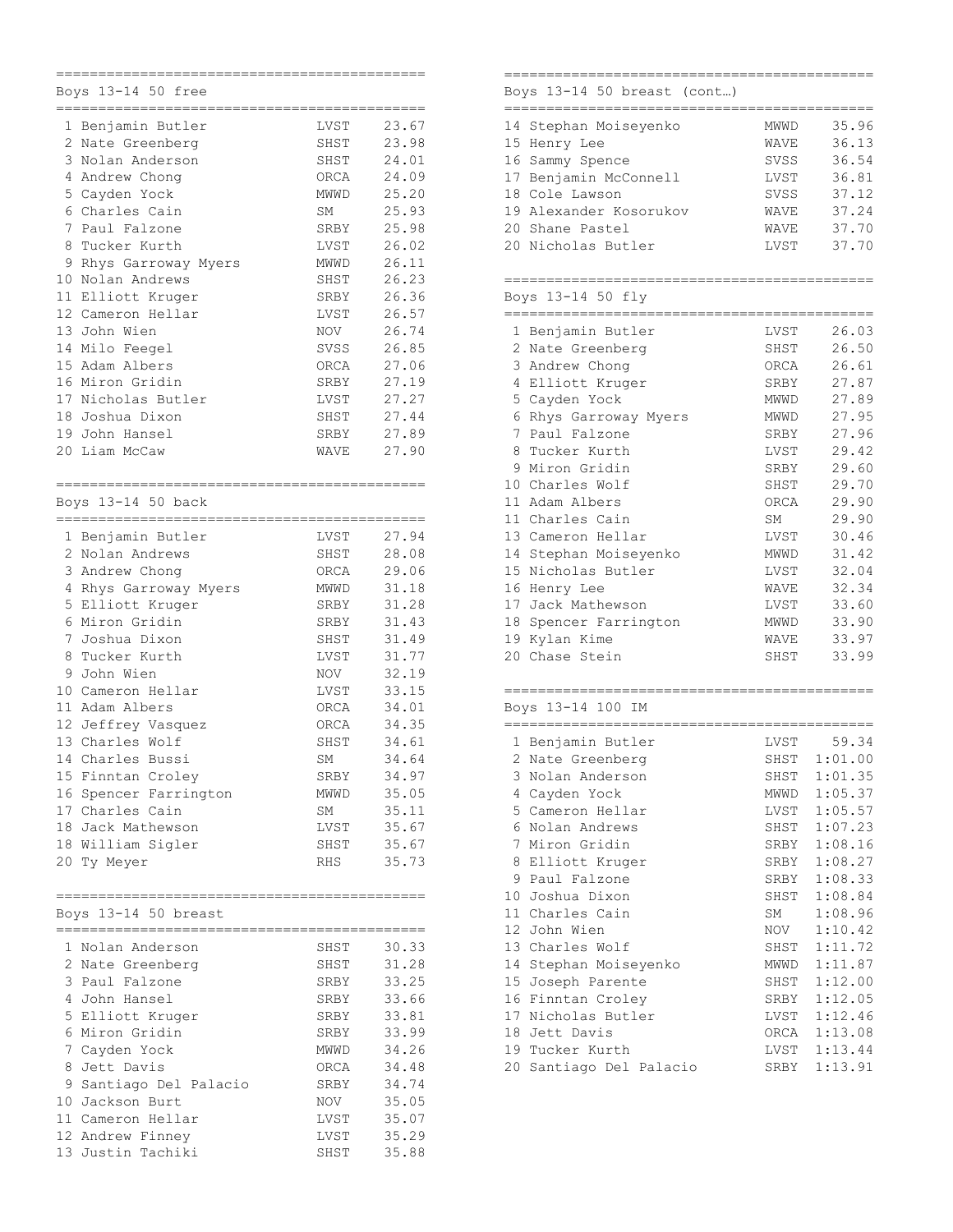|                | Girls 15-18 100 free                         |      |         |
|----------------|----------------------------------------------|------|---------|
|                | -----------------------<br>1 Addison Everage | SRBY | 57.01   |
| $\overline{2}$ | Kate DeForrest                               | WAVE | 57.28   |
| 3              | Emma Sampson                                 | SHST | 57.50   |
|                | 4 Ella Woodhead                              | SHST | 57.90   |
|                | 5 Ingrid Wahlstrom                           | SHST | 58.30   |
|                | 6 Maeve McAuley                              | SRBY | 58.53   |
|                | 7 Claire Cassidy                             | LVST | 58.67   |
| 8              | Estelle Engelskirchen                        | SM   | 58.70   |
| 9              | Hannah Slaught                               | WAVE | 58.77   |
| 10             | Isabella Uhlhorn-Thornton                    | SRBY | 58.83   |
|                | 11 Gabriella Reichley                        | SHST | 59.07   |
|                | 12 Alyssa Kooy                               | SRBY | 59.34   |
|                | 13 Audrey Lowell                             | SRBY | 59.70   |
|                | 14 Catherine Fahrner                         | ORCA | 59.86   |
| 15             | Sara Jordan                                  | WAVE | 59.97   |
| 16             | Eliza Harlow                                 | SVSS | 1:00.07 |
| 17             | Molly Clifford                               | SHST | 1:00.33 |
|                | 18 Adeline Turner                            | SVSS | 1:00.40 |
|                | 19 Avery Hinkelman                           | SHST | 1:00.45 |
| 20             | Loretta Hovey                                | SHST | 1:00.71 |
|                |                                              |      |         |
|                | Girls 15–18 50 back                          |      |         |
|                | _______________________<br>1 Addison Everage | SRBY | 28.39   |
|                | 2 Maeve McAuley                              | SRBY | 29.93   |
| 3              | Ella Woodhead                                | SHST | 30.53   |
|                | 4 Catherine Fahrner                          | ORCA | 31.20   |
| 5.             | Kate DeForrest                               | WAVE | 31.41   |
|                | 6 Adeline Turner                             | SVSS | 31.51   |
|                | 7 Elisa Diaz                                 | SΜ   | 31.60   |
| 8              | Anya Frey                                    | SHST | 31.91   |
| 9              | Sydney Hellar                                | LVST | 31.97   |
|                | 10 Claire Cassidy                            | LVST | 32.08   |
|                | 11 Loretta Hovey                             | SHST | 32.28   |
|                | 12 Nola Palestrant                           | SVSS | 32.39   |
|                | 13 Sara Morris                               | SVSS | 32.57   |
| 14             | Iris Abeck                                   | LVST | 32.60   |
| 15             | Isabella Uhlhorn-Thornton                    | SRBY | 32.67   |
|                | 15 Estelle Engelskirchen                     | SΜ   | 32.67   |
|                | 17 Kayla Yu                                  | ORCA | 32.75   |
|                | 18 Emma Sampson                              | SHST | 32.79   |
|                | 19 Cate Logan                                | SHST | 32.93   |
|                | 20 Amanda Ross                               | NOV  | 33.02   |
|                |                                              |      |         |
|                | Girls 15-18 50 breast                        |      |         |
|                | 1 Isabella Uhlhorn-Thornton                  | SRBY | 31.38   |
|                | 2 Chloe Firmage                              | SRBY | 33.64   |
|                | 3 Addison Everage                            | SRBY | 33.66   |
|                | 4 Rosie Lucchesi                             | MWWD | 34.58   |
|                | 5 Emma Sampson                               | SHST | 34.59   |
|                | 6 Audrey Lowell                              | SRBY | 34.71   |
|                | 7 Hannah Slaught                             | WAVE | 34.86   |
|                | 8 Isabella Kiriakis                          | SVSS | 35.04   |
|                | 9 Anya Frey                                  | SHST | 35.34   |
|                | 10 Ingrid Wahlstrom                          | SHST | 35.38   |
|                | 11 Ella Brait                                | SM   | 35.63   |
|                | 12 Gabriella Reichley                        | SHST | 35.71   |
|                | 13 Catherine Fahrner                         | ORCA | 35.79   |

# Girls 15-18 50 breast (cont…)

| 14 Sara Jordan       | WAVE        | 35.83 |
|----------------------|-------------|-------|
| 15 Loretta Hovey     | SHST        | 35.88 |
| 16 Quinn Joyce       | SHST        | 35.92 |
| 17 Kayla Yu          | ORCA        | 36.31 |
| 18 Maeve McAuley     | SRBY        | 36.41 |
| 19 Abigail Marciniak | SRBY        | 36.62 |
| 20 Molly Young       | <b>MWWD</b> | 36.73 |
|                      |             |       |

============================================

## ============================================ Girls 15-18 50 fly

| 15-18<br>-50<br>Firls |
|-----------------------|
|-----------------------|

|             | ATTIS TALIO AA TIA          |      |       |
|-------------|-----------------------------|------|-------|
|             |                             |      |       |
|             | 1 Addison Everage           | SRBY | 27.08 |
|             | 2 Isabella Uhlhorn-Thornton | SRBY | 27.35 |
|             | 3 Maeve McAuley             | SRBY | 28.06 |
|             | 4 Jada Swan                 | LVST | 29.13 |
|             | 5 Ingrid Wahlstrom          | SHST | 29.17 |
|             | 6 Catherine Fahrner         | ORCA | 29.21 |
| $7^{\circ}$ | Kayla Yu                    | ORCA | 29.27 |
|             | 8 Alyssa Kooy               | SRBY | 29.51 |
|             | 9 Sara Delgado              | NOV  | 29.64 |
| 10          | Sara Jordan                 | WAVE | 29.66 |
|             | 11 Chloe Firmage            | SRBY | 29.88 |
|             | 12 Elle Philp               | SVSS | 29.91 |
|             | 13 Elisa Diaz               | SM   | 30.20 |
|             | 14 Avery Hinkelman          | SHST | 30.24 |
|             | 15 Sydney Hellar            | LVST | 30.29 |
|             | 16 Emily Hinkley            | MWWD | 30.37 |
| 17          | Isabella Kiriakis           | SVSS | 30.58 |
|             | 18 Amanda Ross              | NOV  | 30.65 |
|             | 19 Samantha Carter          | SM   | 30.67 |
|             | 20 Ella Brait               | SΜ   | 31.45 |
|             |                             |      |       |

| Girls 15-18 100 IM |  |  |
|--------------------|--|--|

|    | 1 Addison Everage         | SRBY            | 1:03.17 |
|----|---------------------------|-----------------|---------|
| 2. | Isabella Uhlhorn-Thornton | SRBY            | 1:04.08 |
| 3  | Maeve McAuley             | SRBY            | 1:05.97 |
| 4  | Catherine Fahrner         | ORCA            | 1:06.19 |
| 5. | Kate DeForrest            | WAVE            | 1:08.15 |
| 6  | Ingrid Wahlstrom          | SHST            | 1:08.17 |
| 7  | Sydney Hellar             | LVST            | 1:08.41 |
|    | 8 Hannah Slaught          | WAVE            | 1:08.45 |
| 9  | Gabriella Reichley        | SHST            | 1:08.85 |
| 10 | Claire Cassidy            | LVST            | 1:08.97 |
| 11 | Chloe Firmage             | SRBY            | 1:09.36 |
|    | 12 Estelle Engelskirchen  | SM <sub>3</sub> | 1:09.42 |
| 13 | Alyssa Kooy               | SRBY            | 1:09.85 |
| 14 | Isabella Kiriakis         | SVSS            | 1:10.08 |
|    | 15 Sara Jordan            | WAVE            | 1:10.11 |
|    | 16 Rosie Lucchesi         | MWWD            | 1:10.33 |
|    | 17 Amanda Ross            | NOV             | 1:10.40 |
|    | 18 Elle Philp             | SVSS            | 1:10.91 |
|    | 19 Molly Young            | MWWD            | 1:11.41 |
|    | 20 Audrey Lowell          | SRBY            | 1:11.64 |